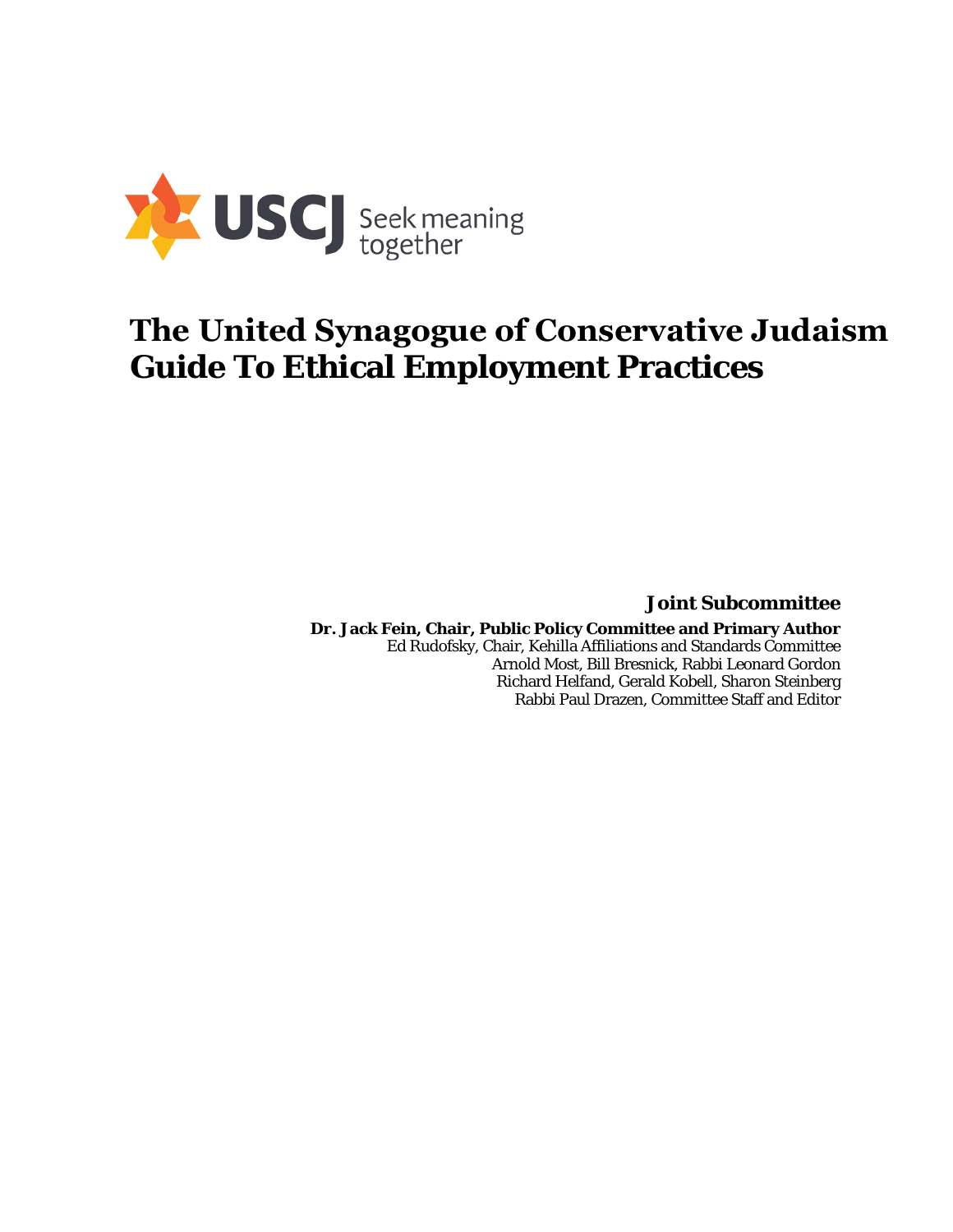## **Table of Contents**

# Page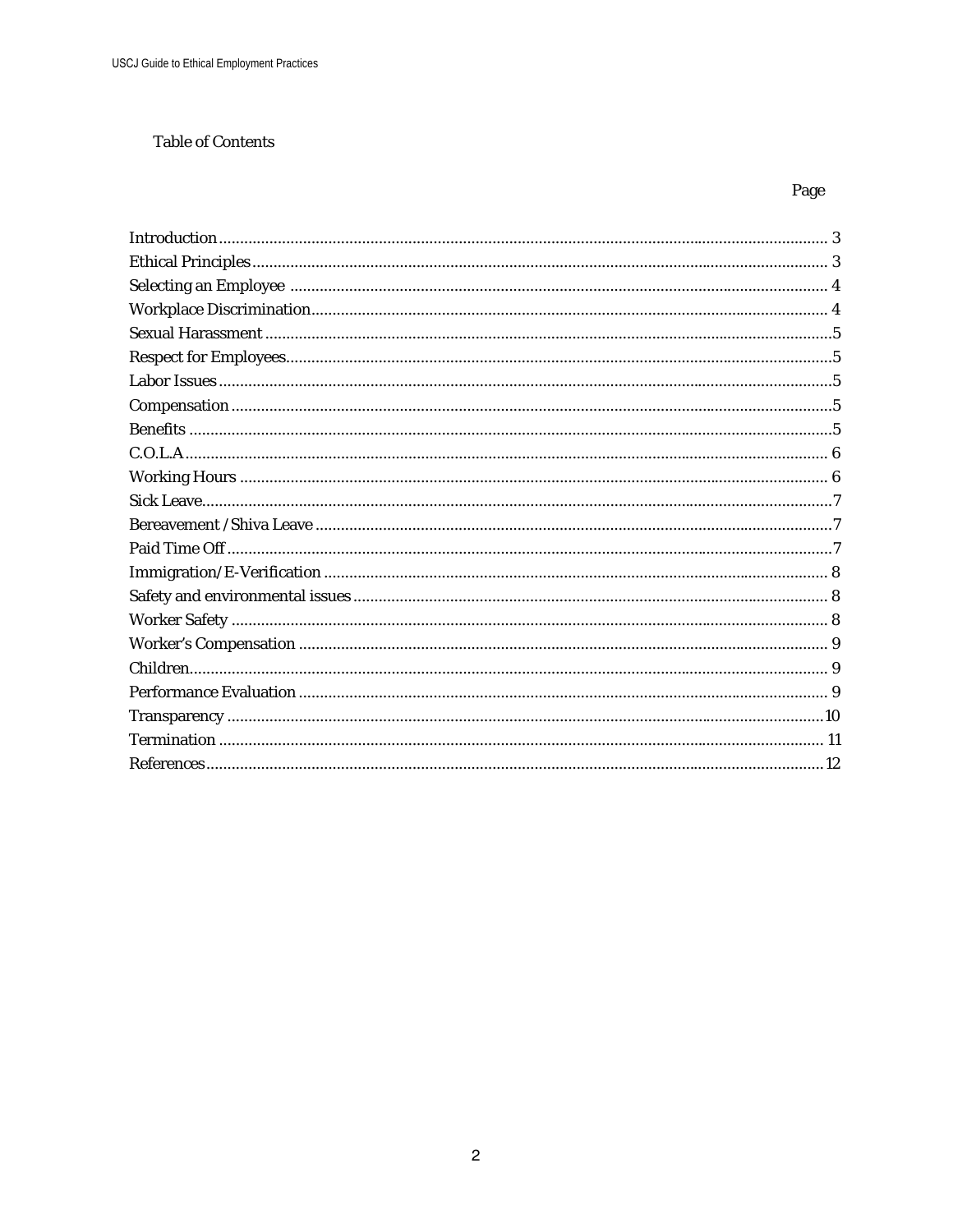## **The USCJ Employment Guide**

## **Introduction**

This employment guide expresses our concern for employees of our member *kehillot.* Its purpose is to assist congregations in recruiting, maintaining and severing relationships with employees within the framework of Conservative/ Masorti Judaism's shared Jewish values. A companion piece, the *Kehilla* Employee Handbook, serves as a template for specific language for a *kehilla* to use in its hiring, drawing on the lessons of this guide.

A previous USCJ publication addressed contractual relationships with clergy and other professional staff<sup>1</sup> . This document addresses employer-employee relationships which are noncontractual or "at will." In that situation there is an expectation that either the employee or employer may end the employment relationship at any time and for any reason. That expectation may be modified in circumstances where an employee manual describes specific steps that the employer will go through prior to terminating the relationship with an employee. It may also be challenged if there were verbal promises that employment will be for a specific length of time. In order to maintain an employment-at-will workplace, employers should remind employees in writing about the employment-at-will relationship at the time of hiring.

It is not our intent in this guide to supplant legal authorities based on local or federal labor law in the United States, Canada or elsewhere. It is also not intended to create policies for *kehillot* which are not already expressed in their employee manuals or in other personnel documents. It does, however, underline our concerns for the welfare of employees and our expectation that they will be treated with the dignity mandated by Jewish tradition. In short, it is a statement of moral principles, not legal requirements; is not intended to be legally binding on any *kehilla;* it is not intended to create any legal duty to any employee which the *kehilla* does not otherwise have under applicable law.

> Dr. Jack Fein, Esq. Principle Author, for the Committee

## **Ethical Principles**

The tradition expressed in the *Torah, Talmud* and rabbinic literature requires that we treat employees with dignity and value the fruits of their labor. The relationship of the *kehilla* to its employees must be guided by the values of *derekh eretz* (respect for others), *kavod ha-briyot* (honor due to another human being), and recognition that all people are created *b'tzelem elohim* (in the spiritual image of the Divine).

*Kehillot* teach the community by example as well as by precept. The relationship between a congregation and its employees should be marked by observance of the agreement between the parties and of the spirit of *tzedek* (righteousness), *mishpat* (justice), and *p'sharah* (compromise) with which Judaism has resolved human problems throughout the ages.

The *Choshen Mishpat*, the section of the classic Jewish law code *Shulchan Arukh,* which outlines Jewish business ethics and practice, is a heavily studied section of *halakha* (Jewish law). Members of the Jewish community are required to obey the "laws of the land2" and the Torah commands employers to pay employees promptly and accurately because their lives depend on it3.

In the earlier part of the 20th century, Jews played a significant role in the American labor movement. The demographics of the labor movement, however, have shifted since those earlier days. Even while Jews retain a historical connection to the American labor movement, Jews — by virtue of their economic and educational ascent — are under-represented in the union rank and file, which now consist primarily of workers in blue collar and non-management positions. The question for our *kehillot* now is: given that more of us find ourselves hiring lowwage employees than being low-wage employees, how will we translate our historical connection to the labor movement into our new roles as owners and managers?

Conservative /Masorti Judaism often looks to the Committee on Jewish Law and Standards (CJLS) to clarify *halakha* and its application. *Teshuvot* published by the CLS speak to issues of fair employment and help shape our contemporary ethical framework.

A responsum authored by Rabbi Jill Jacobs<sup>4</sup> and approved by the CJLS (May 28, 2008)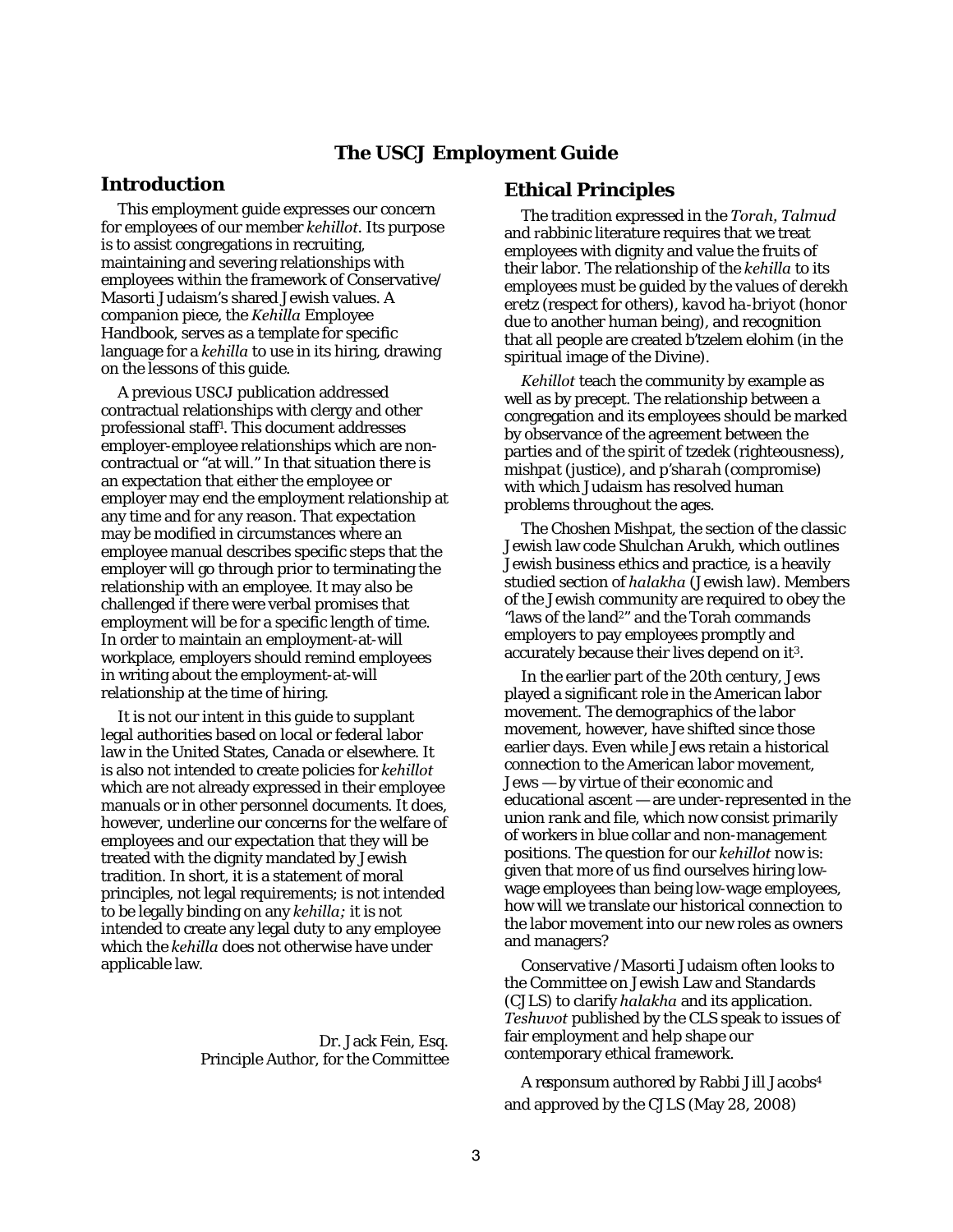provides the following guidance. "... In addition to the professional staff such as rabbis and cantors who serve our congregations, low-wage workers are also members of our communities. Maintenance staff, whom we pay directly or hire through contracting companies, keep our buildings clean; security personnel ensure our safety; and food service staff make our dinners and *kiddushes* (*sic*) run smoothly. Many members of our community also own or manage businesses that employ low wage workers in service, production, or other roles. If we are to live our values in our business practices, we should look to *halacha* for guidance in determining how much to pay these employees, how to treat them, and how to approach unionization issues."

There was general agreement<sup>5</sup> within the CJLS that our tradition requires Jewish employers to treat their employees with dignity and respect; that they must pay their employees on time; that they must not knowingly put their employees' lives at risk; and that they should comply with federal labor laws. The ideal employer-employee relationship is "one of trusted partnership, in which each party looks out for the well-being of the other, and in which the two parties consider themselves to be working together for the perfection of the divine world."

In a partial dissent<sup>6</sup> six members of the Committee felt that it was inappropriate for Jewish employers to discriminate against employees who choose not to join unions and voted against adopting the politically-charged "card check" procedure in lieu of secret ballot elections.

 Aside from the imperative to promote traditional core values described in the *teshuvot*, USCJ was one of the founding members of the *Hechsher Tzedek* (now *Magen Tzedek*) Commission<sup>7,8</sup>. The group came to being in reaction to alleged abuses of both animals and employees in the kosher meat processing industries. The scandal resulted in a set of standards, known as *Magen Tzedek*, assuring consumers and retailers that kosher food products have been produced in keeping with exemplary Jewish ethics in the areas of labor practices, animal welfare, environmental impact, consumer issues and corporate integrity. The scrutiny devoted to labor practices focused our particular concern for the treatment of employees in the kosher food industry. This effort would have little credence however, if we simultaneously neglected the employees within our own *kehillot* and those of the vendors with whom our *kehillot* interact.

The *Magen Tzedek* certification was originally intended to qualify businesses with nonexempt employees (i.e., non-supervisory employees who are subject to U.S. and Canadian federal wage and hour laws). These standards also mirror fair labor practices9 that should apply to all employees of our *kehillot* and USCJ itself. The standards generally exceed legislative minimums, irrespective of a *kehilla'*s size and whether it is considered exempt from Federal or local statutes.

## **Selecting an Employee**

Our *kehillot* have a religious mission and serve the Jewish community. Policies should be developed which are sensitive to the particular mission of the *kehilla*, but which also seek to avoid inappropriate discriminatory hiring practices.

In order to justify exemptions from antidiscrimination legislation, *kehillot* need to be thoughtful and precise in their description of each staff position. It is critical that each *kehilla* clearly articulate the inherent requirements of each position in light of the mission of the organization. That is, some positions might require a commitment to Judaism, while other support positions may only require a familiarity with Jewish religious practice and a willingness to advance the mission of the organization. Jewish organizations may reasonably expect non-Jewish employees to respect Jewish religious practices but should not require them to participate in the kehilla's celebration or observance. Conversely, *kehillot* should expect to make reasonable accommodation for the religious practices of non-Jewish employees. In this regard non-Jewish employees usually work in supportive roles on *Shabbat* and Jewish holidays. They should be given an equivalent number of their own paid religious holidays.

## **Workplace Discrimination**

At any level, our *kehillot* should develop policies that treat employees with dignity and respect<sup>10</sup>. This requires that they prohibit discrimination (direct and indirect) and harassment (physical, emotional, racial, religious and sexual) in the workplace. The employee handbook should state unequivocally that the synagogue is an equal opportunity employer, committed to a policy of equal opportunity in every area of employment, including, but not limited to, hiring, advancement, termination, training, development, working conditions, compensation and benefits. Employment will be based on an individual's qualifications regardless of race, color, religion, gender, sexual orientation,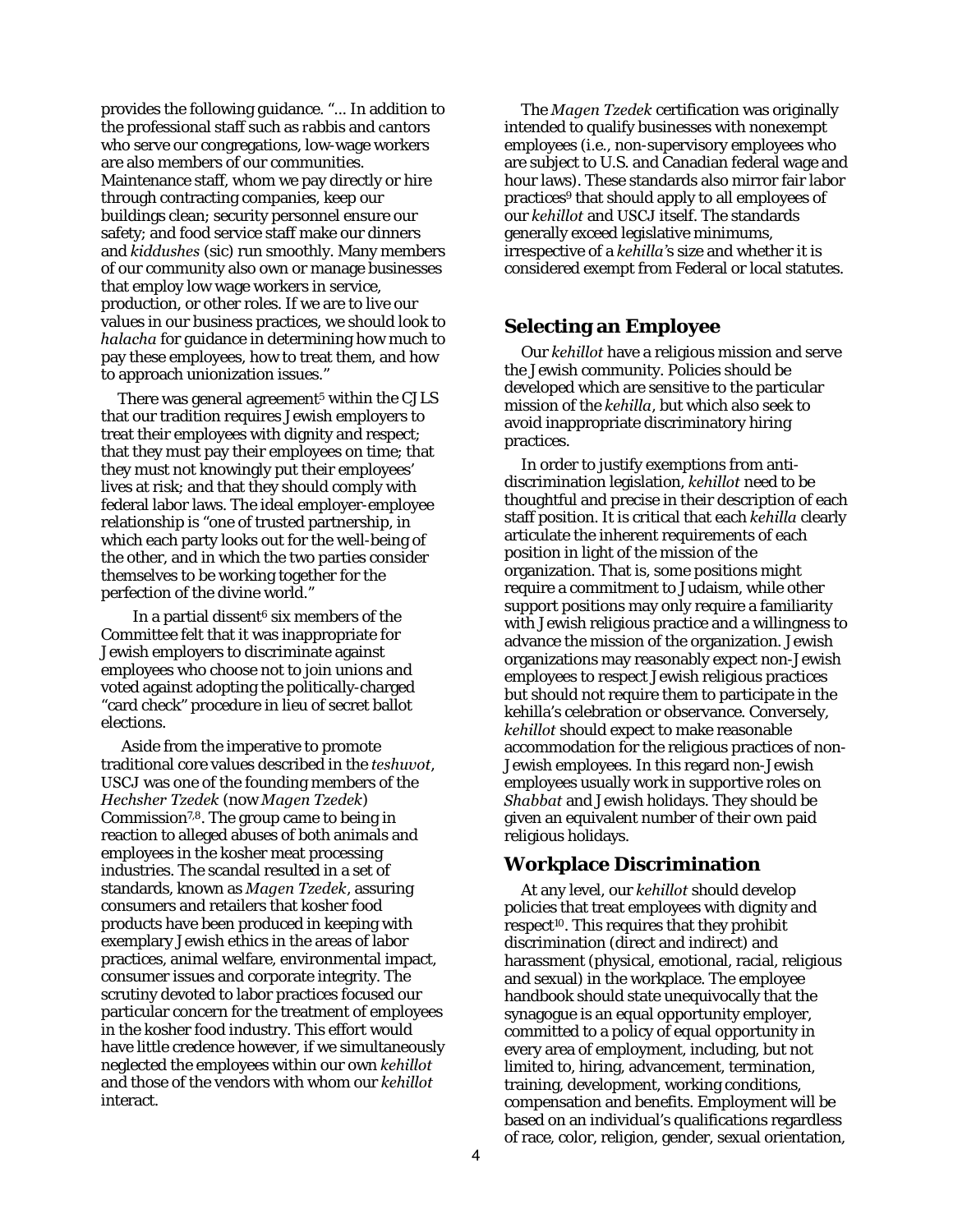national origin, age, marital or veteran status or the presence of a non-job-related medical condition or handicap. An individual's religious belief should not be an impediment to employment except when it is necessary as an occupational qualification for an employee to be of the Jewish faith. This policy includes working towards a balance of men and women in the workplace, and especially of women in supervisory positions. This might also require adoption of practices that are flexible and accommodate the demands of family and personal life. Further, *kehillot* should examine their promotion profiles as it relates to persons from under-represented groups, to ensure that they are not being excluded from the working life of the *kehilla*.

All employment policies and procedures should be documented in writing and be available at any time to each employee. The fair and just administration of these policies is essential for maintaining the integrity of the relationship with employees. The employer needs to examine each issue on its own merits when applying policies and procedures.

## **Sexual Harassment**

 Sexual harassment is a particularly sensitive issue in any workplace. The *kehilla* should clearly articulate that it will not tolerate any form of sexual harassment in the work place. It should specify that sexual harassment (behavior directed at an individual on the basis of his or her gender that is not welcome) is offensive, affects morale and, as a result, interferes with the work effectiveness of the victim. Unwelcome sexual advances, requests for sexual favors, and other verbal or physical conduct of a sexual nature should not be tolerated at the *kehilla*. Such harassment can include verbal abuse or insults, gestures or physical contact, and display or circulation of degrading pictures or materials.

In January, 2004 USCJ published Model Guidelines For Congregational Policy Against Harassment.<sup>11</sup> It describes behaviors which evidence sexual harassment, reporting protocols, procedures for investigating complaints and responsive action. This should be referenced in the *kehilla* policy manual and should be required reading for all lay leaders and staff as a condition of employment.

## **Respect for Employees**

The Jewish experience in ancient Egypt taught us the indignities of slavery. While the physical labor imposed was a hardship, the *midrash* and

other rabbinic commentaries understood the difficulties of slavery to arise primarily from spiritual, rather than physical, oppression. This is till the case today as many low-wage workers who, when asked to describe their working conditions, invariably reply "they don't respect us" even before mentioning more concrete concerns such as low wages, long hours or the lack of health care.

*Midrashim* on Israel's experience in Egypt offer insight into unhealthy workplaces; a biblical episode in the Book of Ruth offers a contrasting positive workplace model. The second chapter describes Boaz, a wealthy field owner, visiting his fields to speak to the workers. This interaction offers a few insights and a more idealized image of employer-employee relations. It is clear that Boaz visits the field often. He is familiar with the workers and even notices the appearance of a new gleaner. Boaz invokes God's name in greeting his workers.12 It is significant that the initial use of God's name as a greeting appears in the workplace, not in a specifically religious context. Perhaps it becomes even more important to introduce God into a situation in which one might not expect to sense God's presence. We are clearly shown that work should confer dignity upon the worker. The *Talmud* understands the interaction between Boaz and his workers as the precedent for invoking God's name in asking about the wellbeing of another.<sup>13</sup>

#### **Labor Issues**

Federal guidelines were first designed under the Fair Labor Standards Act (FLSA) of 1938 to protect employees engaged in industries involved in interstate commerce.<sup>14</sup> In the intervening years, specific state codes have also developed. Each state has a Department of Labor; websites should be consulted to be sure that synagogues are in compliance with state requirements.<sup>15</sup>

#### **Compensation**

The compensation and benefit sections of this guide are primarily concerned with full-time employees. However, the provisions may also be applied to part-time employees who work a substantial number of hours or who have had a long period of service with the congregation.

The *Talmud* warns that employers who withhold wages from their employees are guilty of six violations: oppressing a neighbor, stealing, oppressing the poor, delaying payment of wages, failing to pay wages at the due date and failing to pay wages before sunset. Indeed, the *Talmud*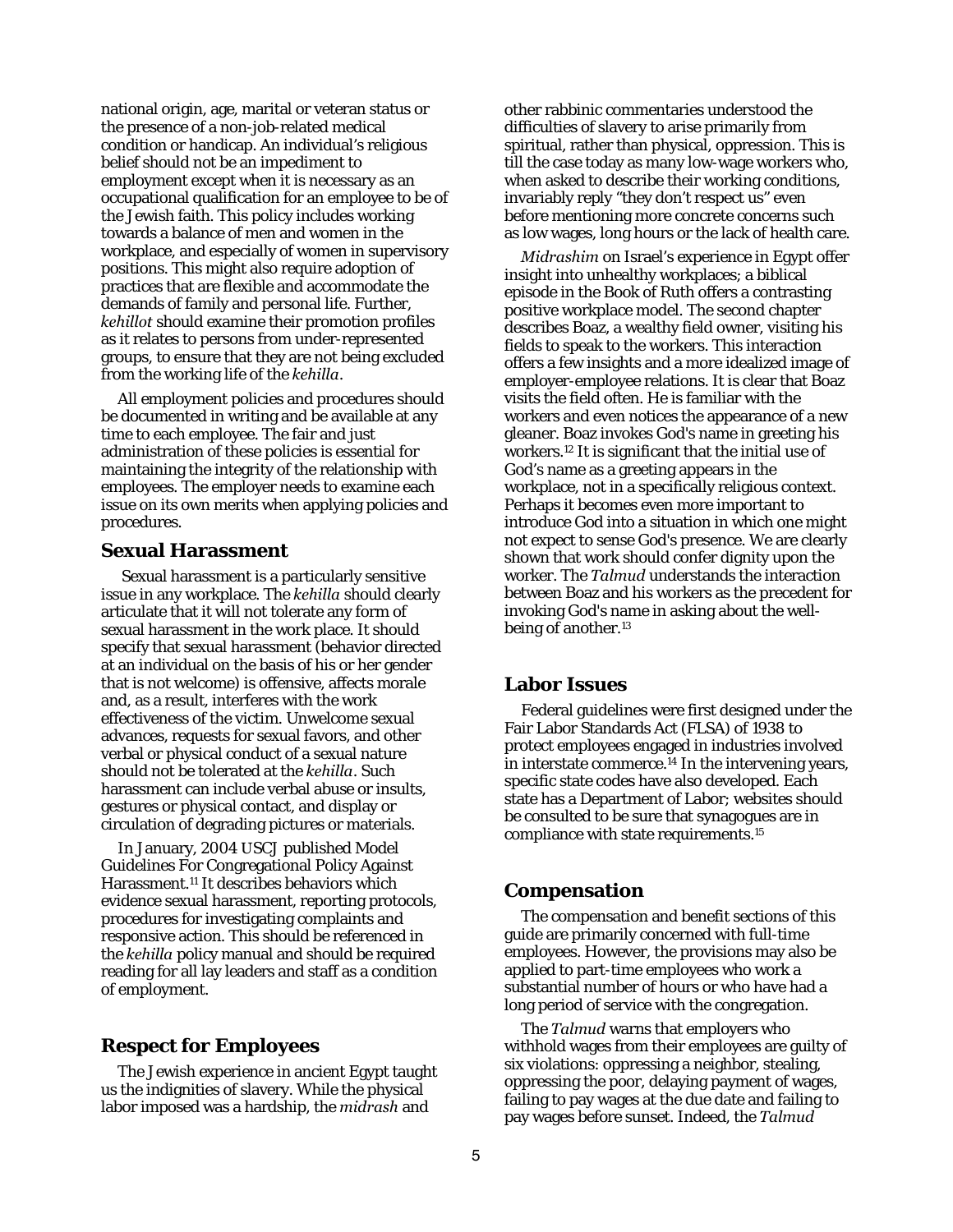warns, "he who withholds an employee's wages is as though he deprived him of his life."<sup>16</sup>

Employees should earn enough to be able to live in dignity and fulfill their family and social responsibilities. We believe that the wages and salaries of employees should be based on fairness and justice. That is, the market should not be the sole arbiter of the rightful salary of an employee.

Salary represents fixed compensation for services, paid to a person on a regular basis, while wages are the rates that may be paid hourly for employees who may not be employed full time.

#### **Salary**

An employee who is salary-based is generally paid a predetermined amount each pay period which should be at least the minimum weekly salary required by minimum wage regulations. The amount paid should not be reduced because of a variation in the quality or quantity of the work performed. With few exceptions, the employee must receive his or her full salary for any week in which he or she performs any work without regard to the number of days or hours worked. Under the FLSA, to be exempt from being paid overtime, administrative, executive and professional employees are paid on a salary basis. Nonexempt employees are often paid on a salary basis but are still paid overtime if they work more than 40 hours in a workweek.

#### **Wages**

*Kehillot* should be aware of the cost of living in their communities when allocating wages for employees who are less well compensated. There are standard methodologies for estimating the cost of living for low wage families. *Kehillot* can reference published tools that provide minimum estimates of the cost of living are available for each county in the United States .<sup>17</sup>

Metropolitan counties typically have a higher cost of living. In such cases, a standard calculator may underestimate costs such as housing and child care. The data obtained using this tool provides a guide to what may be considered subsistence levels, not a middle class standard. Aside from salaried employees who are in administrative or supervisory positions, many *kehilla* employees are currently paid near minimum wage. As we individually aspire to a lifestyle of dignity, we can appreciate that the employees of our *kehillot* will have similar aspirations. Our *kehillot* should consider paying full time employees a living wage which is defined as the estimated amount of income necessary to

live comfortably and which qualifies a family as middle class.

There are four commonly used indices to achieve these levels of income:

- 1. The living wage for the county, city, or municipality
- 2. Three times the fair market rent on a twobedroom apartment in the county, city or municipalities
- 3. The "self-sufficiency wage" for the county or 130% of the poverty line
- 4. Eighty percent (80%) of the area median income

The *Magen Tzedek* standards also offer useful guidance: the hourly wages of the lowest level paid employee should be at least 15% higher than the highest mandated US federal, state or local minimum wage.<sup>6</sup> While we recognize that not every *kehilla* may be in a position to immediately achieve this standard; nevertheless, each *kehilla* should strive to attain this goal at the earliest feasible opportunity.

#### **Benefits**

Lower pay scales, common in our *kehillot* and many other nonprofit organizations, may be a disincentive to recruitment. Although people who work for non-profits often do so based on the passion they have for the non-profit's mission, many non-profit organizations increase benefits as a lower cost option to attract and retain employees.

The total documentable value of benefits for non-exempt employees should be at least 35% of wages (including mandatory government required benefit deductions). The vetting period for new employees to qualify for benefits should be no more than six months.

Temporary and seasonal workers should also be covered by the requirements of the *Magen Tzedek* living wage standard and the fringe benefit standard while employed.

#### **Cost of Living Allowance**

The *kehilla* should consider adjusting wages annually. The minimum adjustment should be based on the increases in the local cost of living as reflected in the Consumer Price Index (CPI) or equivalent for the geographical area in which the *kehilla* is located (or any reference index mandated by applicable law). At the same time, wages should be at least 15% higher than the highest applicable legal minimum wage. Such adjustments assure that earnings keep pace with the rate of inflation, to avoid a decrease in the employees buying power. The *kehilla* may include such an annual increase at their discretion.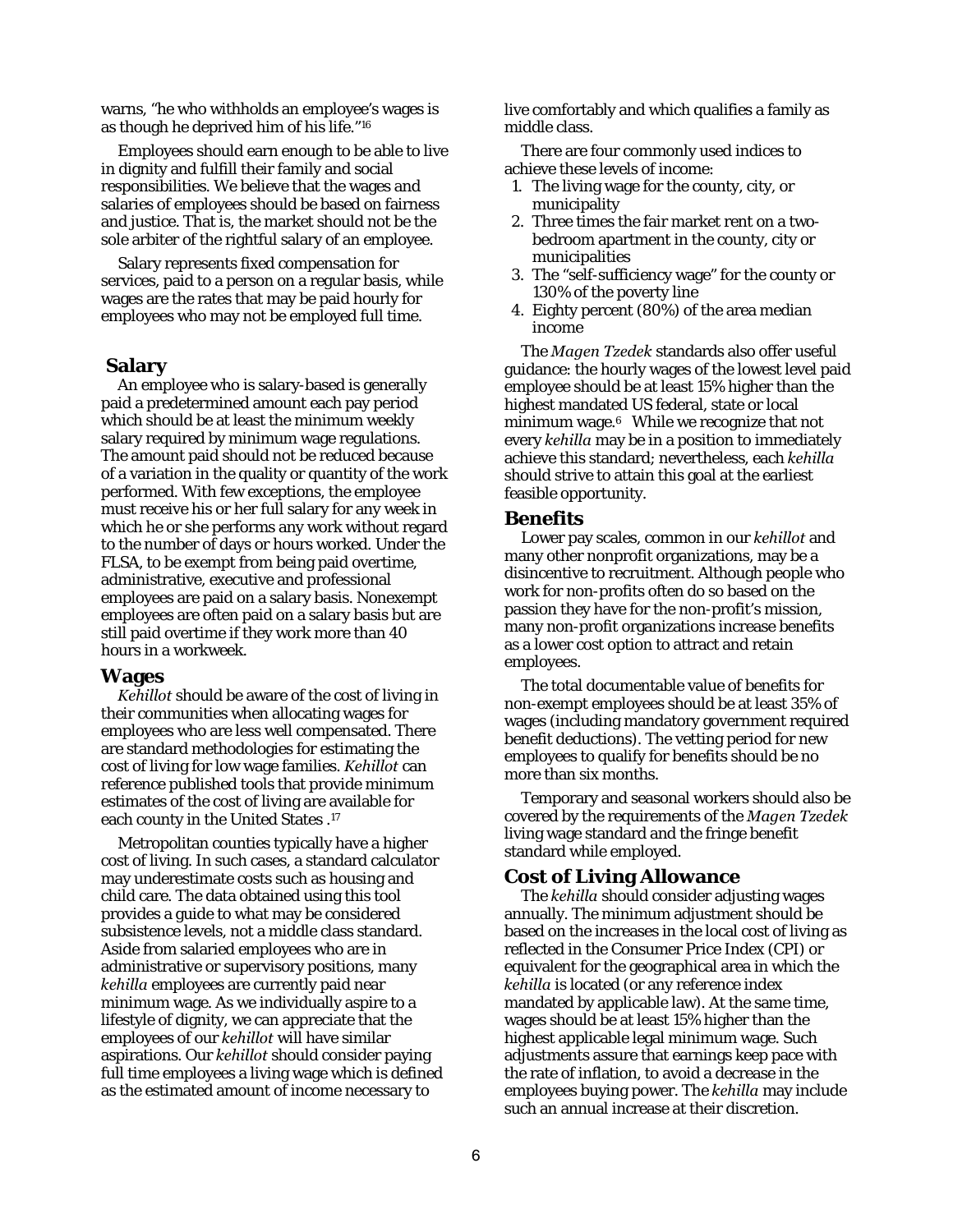The *Magen Tzedek* program8,9 provides one bonus point within its system if the average nonexempt employee salary increase during the past two years was equal or greater than the cost of living for the year (based on Federal or State indexes). The employees should be aware of database information on which the salary adjustment calculations are made.

The *kehilla* can generally give or deny raises as it sees fit, but the decision to provide indexed increases to one employee and not another should be free of discrimination For example, if an employer gave raises to employees of a certain race, gender or marital status because of that characteristic significant legal liability may be incurred.

#### **Working Hours**

*Kehilla* employees' work week should not exceed the maximum number mandated by federal, state or local laws. If overtime is required, it should not exceed 20% of the normal weekly working hours. Additionally, overtime premiums shall be paid in accordance with the most beneficial of any applicable federal, state or local laws.

If overtime work is needed to meet short-term business demand, additional overtime work beyond 20% of normal working hours is permissible only where that overtime is voluntary. Under no circumstances should work exceed 60 hours per week, absent an unusual and short-term emergency condition.

Personnel shall be provided with at least one day off in every seven-day period.

The *kehilla* should maintain records of hours worked, including overtime hours and any involuntary time-off.

#### **Sick Leave**

The Family and Medical Leave Act (FMLA) is designed to help employees balance their work and family responsibilities.<sup>16</sup> Currently, paid sick leave is not required by federal law. FMLA however allows employees to take reasonable unpaid leave for certain family and medical reasons. While FMLA covers employers with more than 50 employees, our *kehillot* may find it a useful reference point when establishing their own leave policies. The FMLA allows leave for personal or family illness, military service, family military leave, pregnancy, prenatal medical care, child birth, adoption or the foster care placement of a child.<sup>18</sup>

Several states mandate coverage for fewer employees under legislation modeled after the FMLA. <sup>19</sup> The U.S. Department of Labor has a collection of links for states with similar laws.<sup>15</sup>

The Pregnancy Discrimination Act,<sup>24</sup> requires employers to treat a pregnant employee the same as a temporarily disabled worker, if she is unable to perform because of her pregnancy. Several states have their own maternity leave laws and programs.

While the laws in most jurisdictions do not require exempt employers to offer sick leave, many employers agree to provide these benefits to full-time workers as a way to retain employees. These agreements develop in negotiation between individual *kehillot* and their employees. Where a *kehilla* chooses to offer paid sick days, this should be defined in an employee handbook.

If providing sick leave, an employer should:

Describe the terms of sick leave in an employee handbook including if the employer will require the employee to provide a doctor's note when taking sick leave.

Decide whether to pay employees for sick leave when employment ends: In most states, an employer is not required to pay the employee for accrued sick leave when a job ends, but an employer can establish a policy for doing so.

*Magen Tzedek* certification requires companies regardless of size to meet at least the federal standard for unpaid leave. Most importantly, a person properly requesting such leave and receiving it shall retain a right to a job at the same salary level and at the same or easier difficulty level upon the person's return.

#### **Bereavement /** *Shiva* **Leave**

*Kehillot* should develop generous leave policies when any employee experiences the loss of a family member. In particular Jewish employees will need leave to fulfill their *Shiva* obligations. In such circumstances the staff member should be given compensated leave which is not debited against other paid leave. Whenever feasible staff should also be granted compensated leave for the purpose of supporting a spouse during their *Shiva* obligation. An equivalent courtesy should be extended to non-Jewish employees who are grieving for the loss of an immediate family member.

A *kehilla* should also permit its employees to take unpaid leave for the death of other family members including a grandfather, grandmother, grandson, granddaughter, aunt, uncle, nephew, niece, sister-in-law, daughter-in-law, brother-inlaw, son-in-law, father-in-law and mother-in-law.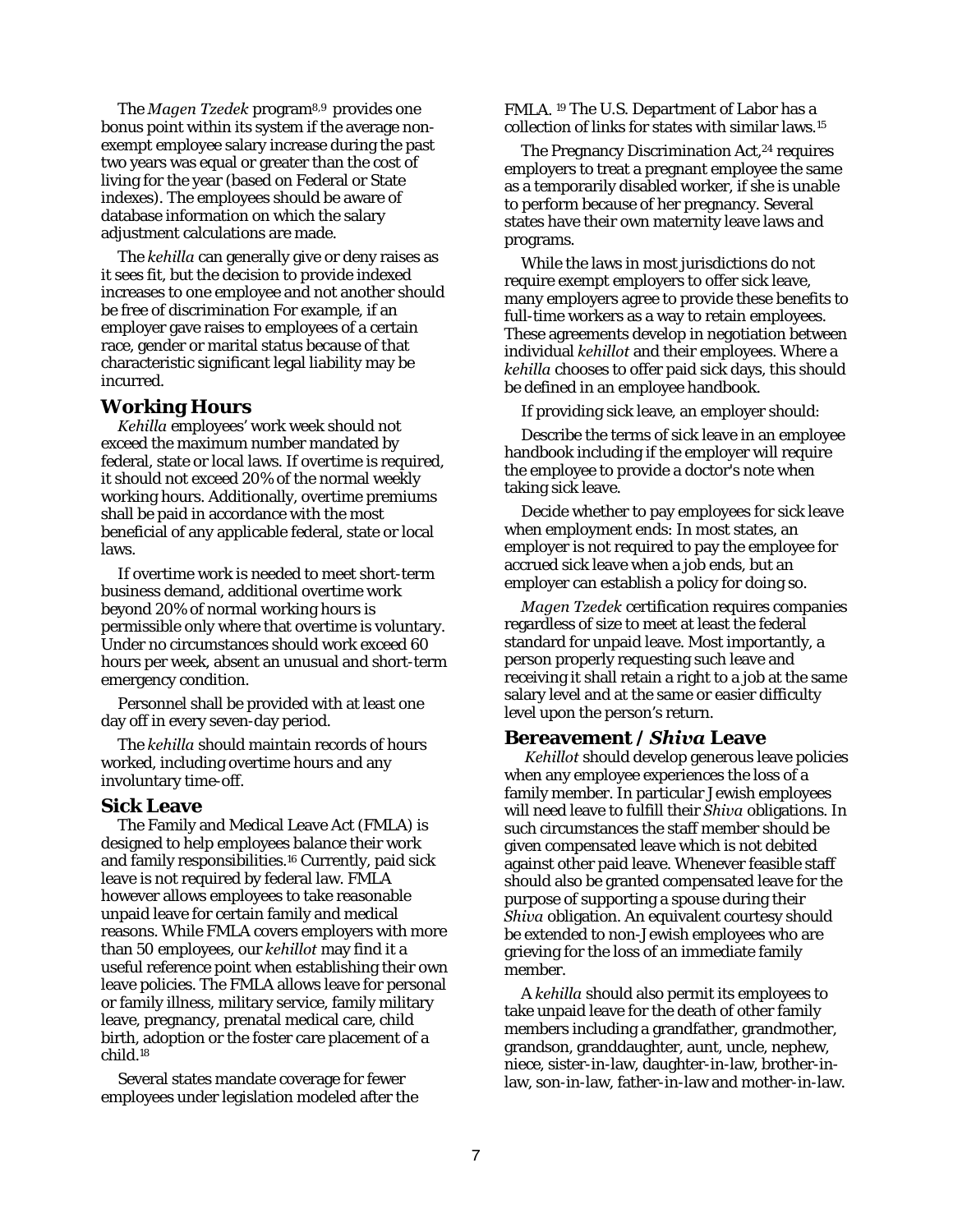## **Paid Time Off (PTO)**

In contrast to the leave policies described above, *kehillot* may consider a paid time off policy (PTO) which gives employees a set number of days off annually with pay, to use for a variety of reasons at their discretion. It may be used for vacation, illness, injury, and personal business. It combines traditional vacation and sick leave plans into one flexible, paid time-off policy. Many nonprofit employers are switching from the traditional paid time-off to these "comprehensive" paid time-off (PTO) policies providing more flexibility and responsibility for their employees. The benefits of a single paid time-off policy include: increased productivity, fewer unscheduled absences and enhanced employee morale.

Employees like the idea of being able to choose how to use their PTO. For healthy employees in particular, PTO can be a more attractive benefit because, it offers more vacation time than would be available under a plan that differentiates sick leave and vacation. The amount of PTO employees receive each year increases with the length of their employment.

#### **Immigration /E-Verification**

Our diverse workforce contributes greatly to the vibrancy and strength of our economy. United States law, however, requires *kehillot* to employ only individuals who may legally work in the United States – either U.S. citizens, or foreign citizens who have the necessary authorization. It is unlawful to hire an alien, to recruit an alien, or to refer an alien for a fee, knowing the alien is unauthorized to work in the United States. It is equally unlawful to continue to employ an alien knowing that the alien is unauthorized to work. More specifically Federal law requires that all employers verify the identity and employment eligibility of all new employees within three days of hire.

The Department of Homeland Security (DHS) and the Social Security Administration (SSA) have established an electronic system called E-Verify to assist employers in verifying the eligibility of their employees to work in the United States. E-Verify is fast, free and easy to use – and it's the best way employers can ensure a legal workforce which is in the kehilla's best interest.

# **Safety and environmental issues Worker Safety**

*Kehillla* staff should work in an office environment that is safe, reasonably designed, well lit and properly heated and ventilated.

Workers should have regularly scheduled work breaks and lunch periods. Their assigned tasks should be matched to their capabilities and resources. These obvious considerations will go a long way toward minimizing stress and disability.

The office should be surveyed periodically to identify and remove hazardous conditions. These include physical hazards, task-related threats, environmental (chemical or biological sources) or design-related hazards.

*Kehillot* should take the extra step by doing ergonomic planning to be sure the worker's health is safeguarded as much as possible by modifying or redesigning the job, workstation, tool or environment.

There are quite a few benefits that a *kehilla* should expect from a well-designed office environment. Good design in the physical layout of an office can elevate morale and improve productivity. It can help to attract and retain a higher quality workforce. Supervisors should make sure that employees are given workspace that they can call their own. Whether it is an office, desk space or cubicle this will help workers feel a sense of home at the office.

Custodians in our *kehillot* are exposed to many occupational hazards, from working on ladders to dealing with hazardous chemicals and contagious diseases. Custodial workers are at particular risk for repetitive motion injuries during routine tasks such as using a broom or mop, moving furniture, using a vacuum cleaner, cleaning restrooms, and moving trash. In addition, custodial workers may find themselves frequently bending at the waist and lifting awkward objects. They should be provided with and reminded to use proper face masks and filters when using volatile cleaning or disinfecting agents. In some *kehillot* financial constraints have led to cuts in custodial staff. These cuts are short-sighted since they often lead to the physical deterioration of facilities. Furthermore the custodial staff may be exposed to greater safety risks, as jobs which should be done by at least two people are attempted by custodians working alone. Our *kehillot* House Committees are urged to plan custodial tasks realistically so that worker safety is not compromised.

The Occupational Safety and Health Act (OSHA) was enacted in the USA in 1970.25 This Act requires employers to provide and maintain a safe and healthy working environment. Significantly, synagogues are not specifically exempted from the OSHA requirements. In most states, synagogues are not specifically exempted under state law either. Employers are required to maintain safe working environments and are also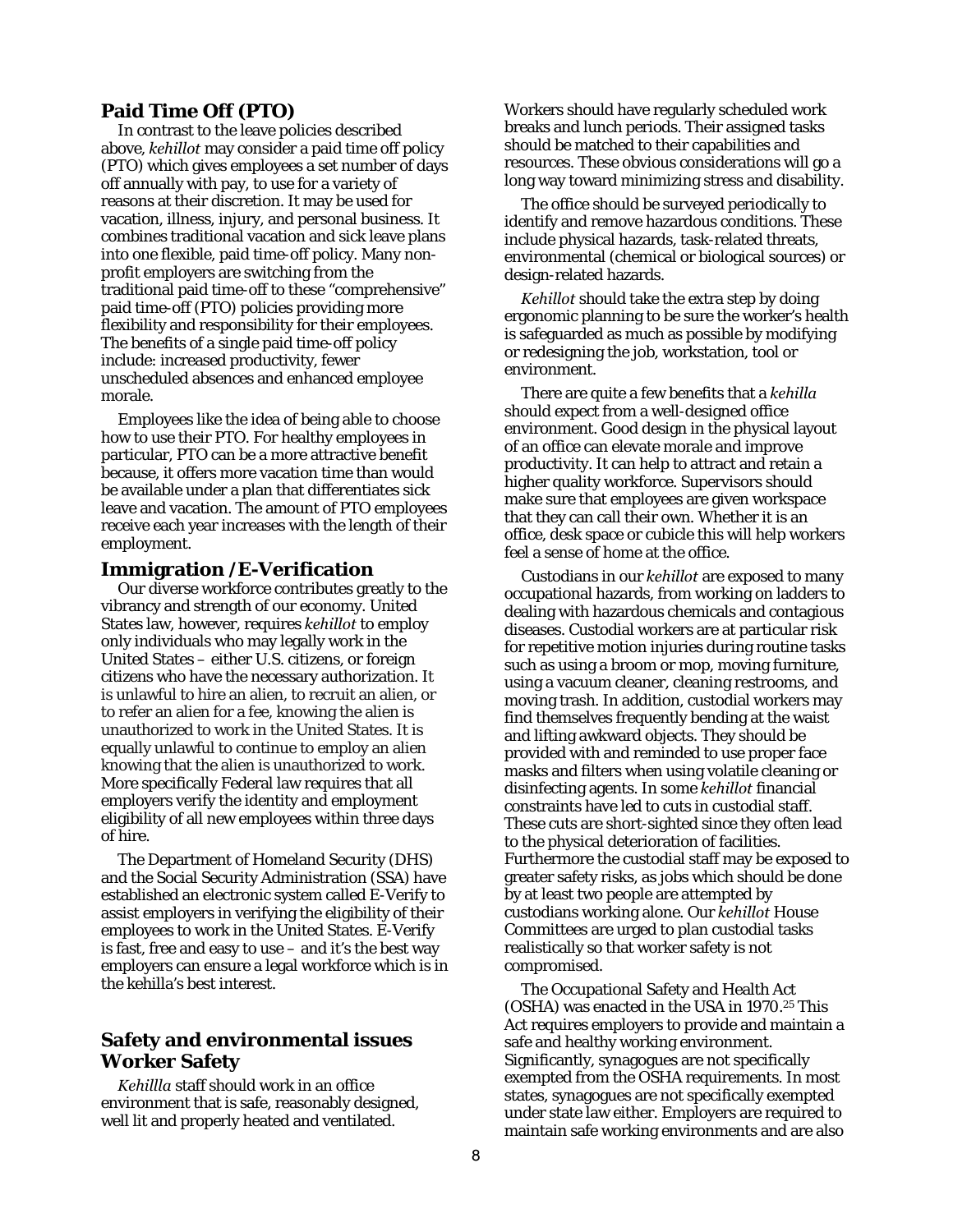required to maintain careful, thorough records of workplace injuries, accidents, and work-related illness. The Occupational Safety and Health Administration has a right to inspect workplaces, including synagogues for violations of its health and safety standards. When a complaint is made that conditions in a workplace are unsafe or unhealthy, the Occupational Safety and Health Administration may inspect. If the workplace is not in compliance, the Agency can issue a citation as well as invoke monetary penalties. Obviously, it would be fiscally prudent to operate our *kehillot* safely and in compliance with workplace safety standards. Consult the OSHA website for more detailed information at www.OSHA.gov.

Additionally, to be sure that your *kehilla* is prepared to deal effectively with a workplace injury when it happens, work with your insurance agent to develop a list of physicians and medical facilities that can be easily accessed. Do this before a crisis, so that the staff isn't scrambling around trying to find a doctor to treat the injured worker. Finally, be vigilant about providing regular training for all workers, even volunteers, in safe work procedures such as the proper use of ladders and the proper use of power tools in a language the employees understand well. Planning prudently in advance of crises or injury allows your *kehilla* to be more effective stewards of all your resources.

#### **Worker's Compensation**

Workers' compensation laws encourage the safe and fair treatment of employees (26). For many injured employees, worker's compensation is the sole form of income when they are unable to work due to injuries sustained on-the job. *Kehillot* can purchase a workers' compensation policy from a State Workers' Insurance Fund, through an insurance company or can self insure with approval from the Department of Labor. Professional assistance is suggested to determine the appropriateness and the risks of self-insuring Workers' Compensation coverage. Insuring workers' compensation liability indemnifies the *kehilla* from wage loss, medical benefits and tort liability incurred as a result of work-related injuries.

A few states exempt employees from participating in Workers Compensation if they have religious objections to accepting insurance coverage. With regard to our *kehillot* however, most states compel participation. Unfortunately, some *kehillot* assume they are exempt and do not secure insurance. Such an assumption will not protect from full liability in the event of a claim for benefits.

Within that general context it should be appreciated that there are considerable variations in state statutes and *kehillot* should consult with their own legal counsel. In some states Workers' Compensation insurance coverage is not required for a religious organization that only pays its clergy, its teachers and individuals providing nonmanual labor. To be exempt in those states clergy must only perform religious duties, and the teachers must only perform teaching duties. If they perform manual labor in the course of the workday and an injury occurs the *kehilla* is at risk of both liability and sanctions. Manual labor is broadly defined to include tasks such as filing, carrying materials (e.g., pamphlets, binders, or books), dusting or vacuuming and playing musical instruments.

It is commonplace to have volunteer workers in our *kehillot*. A *kehilla* may have a rabbi, cantor, secretary and custodian as the only paid employees while a number of volunteers may make up the real workforce. Each *kehilla* should secure Workers' Compensation coverage for its paid employees and its volunteers. Case law in some states suggests unpaid volunteer workers can be found to be employees for the purposes of a worker's compensation claim. Thus, having coverage for volunteers from which to pay such claims is far more economical, and better stewardship of the *kehilla*'s resources, than risking having to pay such a claim "out of pocket." Coverage under an organization's worker's compensation policy often requires adding a "voluntary" endorsement to the existing policy.

The *kehilla* should consider the liability issues surrounding independent contractors and volunteers. When contracting with an outside caterer or other independent contractor their certificate of insurance should be on file to reduce the kehilla's liability for workers injury. <sup>27</sup>

#### **Children**

Virtually all of our *kehillot* and many of its employees will have contact with children. Some *kehillot* have religious schools on their premises while in others children accompany parents to synagogue services. The *kehilla* assumes responsibility for the children's' development and safety.

Considerable thought and effort should be made to assuring that the interaction of our employees with our children is pleasant, healthy and enriching. The first step in this effort is to properly screen potential employees with a thorough vetting including the use of criminal background checks. Obviously persons with criminal backgrounds or those with a history of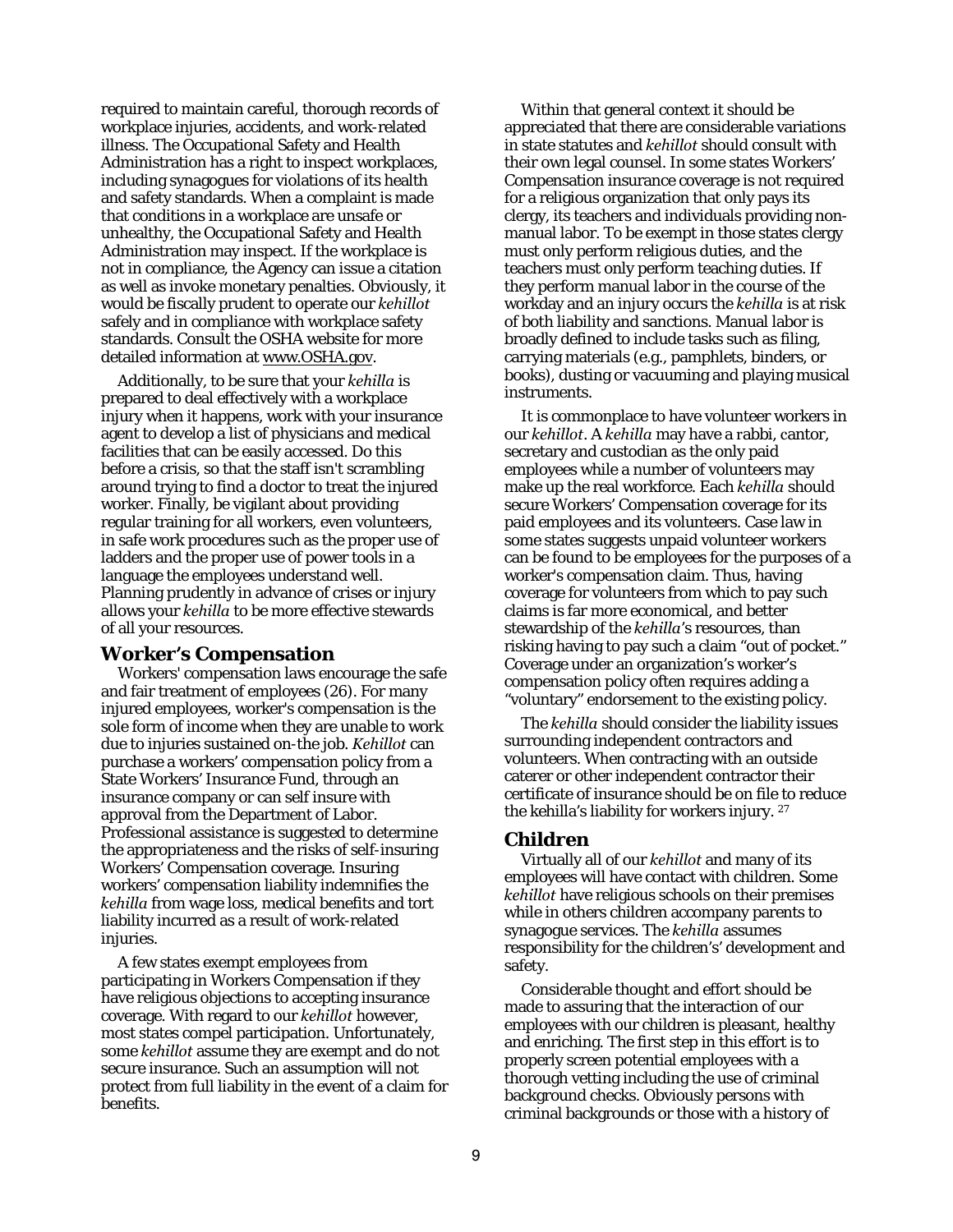child abuse should not be employed in our *kehillot*.

It is worth reiterating here the concerns expressed in the USCJ guidelines against harassment.<sup>9</sup> If a student alleges sexual misconduct by an employee, the *kehilla* should report this to the police and any other appropriate state agency before launching its own internal investigation. The congregation may then investigate the allegations for the purpose of making a decision regarding the accused's further employment.

When children are left in the care of religious school administrative and educational staff there is an implied duty to act in parentis. Children should be continually supervised and under observation. Because children spend a good portion of their growing years under a teacher's care, teachers in our religious schools must be aware of their legal requirements and responsibilities to keep children safe. For teachers, the physical and emotional safety of students is a top priority. Teachers must be on alert to situations in the classroom which threaten or intimidate any child. They may also be aware of abusive situations outside the classroom or at home. As mandated reporters, they are required to report any evidence or suspicions of child abuse or neglect to the police and local child welfare authorities

Local statutes and guidelines concerning the physical characteristics of the classroom environment and the playground must be observed. Aside from physical precautions, the emotional well-being of the child must be protected. The use of corporal punishment or humiliation is legally prohibited.

Teachers and administrators should be trained in appropriate first aid for common medical emergencies such as diabetes, asthma and epilepsy. They should be trained to recognize the symptoms of an allergic reaction and know the steps to take in such an emergency such as the use of an epi-pen. Administrators should be aware of the law in their particular jurisdiction. The New York City Law Department for example, has agreed to defend and indemnify any school employee who is sued as a result of the administration of an epi-pen.

More generally, teachers and administrators should be aware of students who have chronic or recurring diseases who may need medical assistance when a parent cannot be contacted.

## **Performance Evaluation**

We cannot provide an exhaustive analysis of the legal implications of performance appraisal. Nevertheless there are principles of equity and fairness that should be upheld in any good employee evaluation process.

Employees deserve an honest and open appraisal process. Key to this is providing continuous feedback to the employee throughout the year and setting appropriate expectations.

The *kehilla* will function better and employee morale will be higher if certain principles of fairness are followed that will ease the performance appraisal process. Use a standard appraisal form for all employees. Include performance objectives and performance against the objectives. There should be a rating system that has been explained early in the year and adhered to. Make very specific comments and suggestions for improvement and back up any negative comments with documentation. Do your homework and make notes throughout the appraisal period on each employee's performance. Focus on performance not personality. Agree on an action plan to correct any performance issues. Update the appraisal and have the employee sign the final document.

#### **Transparency**

Each employee should have access, at any time, to a manual that describes procedures and benefits, standards of conduct, expectations and requirements of employees. Correspondence with new employees should reference such a personnel manual. An employee handbook (often called a "Personnel Manual") is a straightforward way of communicating an employer's expectations to employees. USCJ offers a template by which a *kehilla* can create its own personnel manual. It is best to combine the delivery of the handbook with in-person orientation to key policies; a written handbook provides employees with a place to go when they have questions. The presence of written policies, as well as proof that the employer provided the handbook to the employee, and consistent application of policies described in the handbook are effective defenses against legal claims. However, handbooks themselves can cause problems for employers if they are out-ofdate and not consistent with federal or state laws, or are written in a manner that can be construed as a contract, or if their procedures are not followed. The fair and just administration of these policies is essential for maintaining the integrity of the relationship with employees.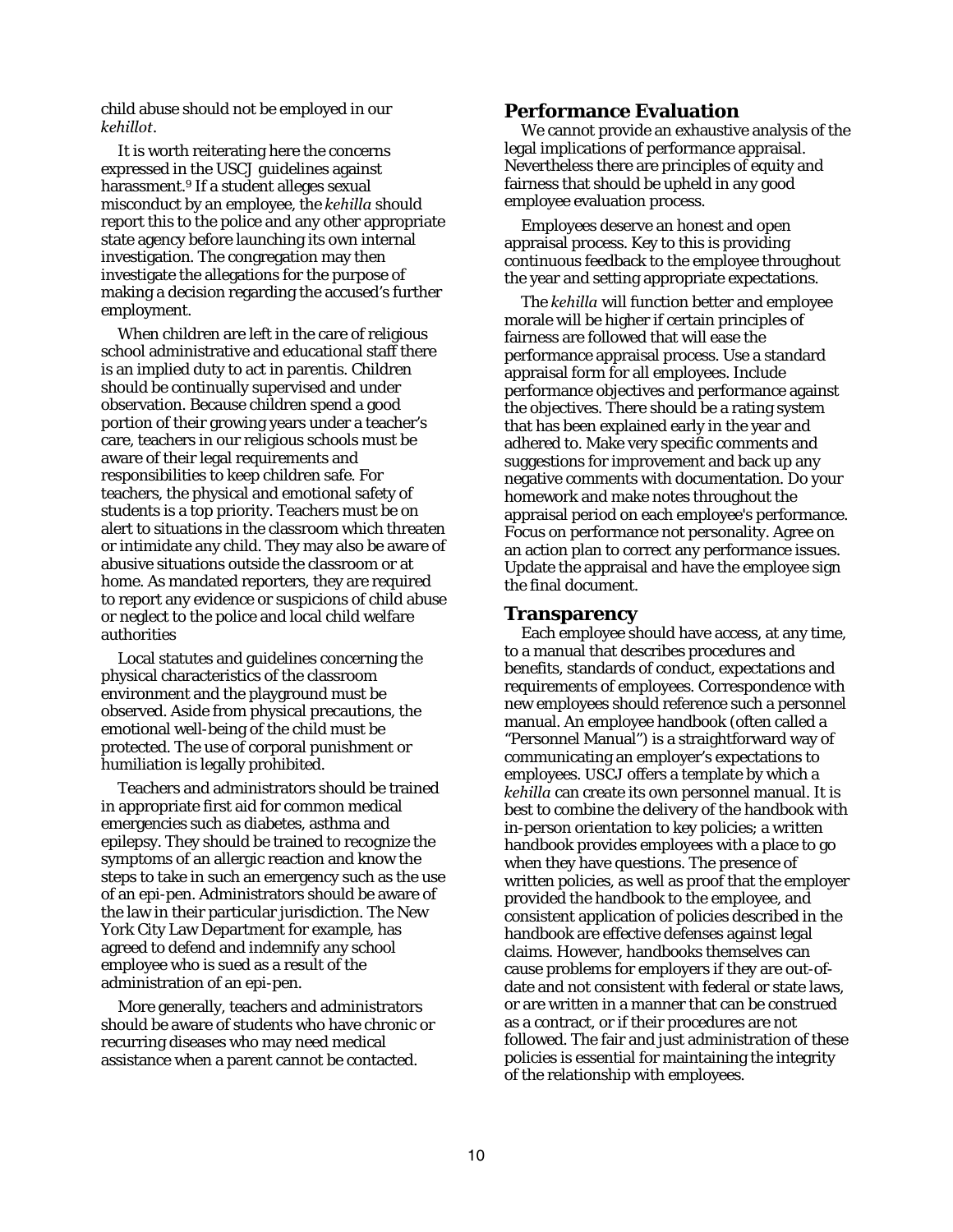## **Termination**

In Jewish law there is a high bar imposed before an employee can be fired. This is usually limited to circumstances where there is specific cause for such action. Generally, an employer is discouraged from firing an employee without cause, even an employee who was hired for an indefinite duration and who under secular law, would be terminable "at- will." According to many Jewish law authorities, an employer should provide severance pay even if there is no contractual provision to that effect.

Terminating the relationship with an employee, even one who is an "at will" employee, has some element of risk, therefore it should not be done in haste but after a period of thoughtful planning. Employers should review the circumstances and documentation that justify the termination. Many of the decisions and actions taken by an employer at the onset of a termination can determine the final outcome where an employee claims that they have been wrongfully terminated. If you must immediately remove an employee for reasons of safety, security or confidentiality, then suspension of the person, whether paid or unpaid, will allow time to review all of the facts and allow for a business decision devoid of emotion.

Prior to terminating an employee consider key issues which might justify a termination. Has this employee failed to meet expectations for performance or conduct? Has this employee been provided with notice of what the expectations for his/her performance or conduct are? Do you have documentation of the fact that a notice of expectations was provided to this employee? Was this employee provided with a period of time within which to demonstrate/try to meet expectations?

Employers in at-will jurisdictions cannot terminate employees for discriminatory reasons as provided in the federal Equal Employment Opportunity Commission's regulations. Employers may not terminate an employee as retaliation against the employee exercising his legal rights by filing complaints alleging violations of the Equal Employment Opportunity laws; the Occupational and Safety Health Administration's laws; the Department of Labor's federal employment laws; and laws protecting military personnel following deployment orders.

## **Acknowledgements**

Special thanks to Rabbi Avi Reisner for reviewing the manuscript.